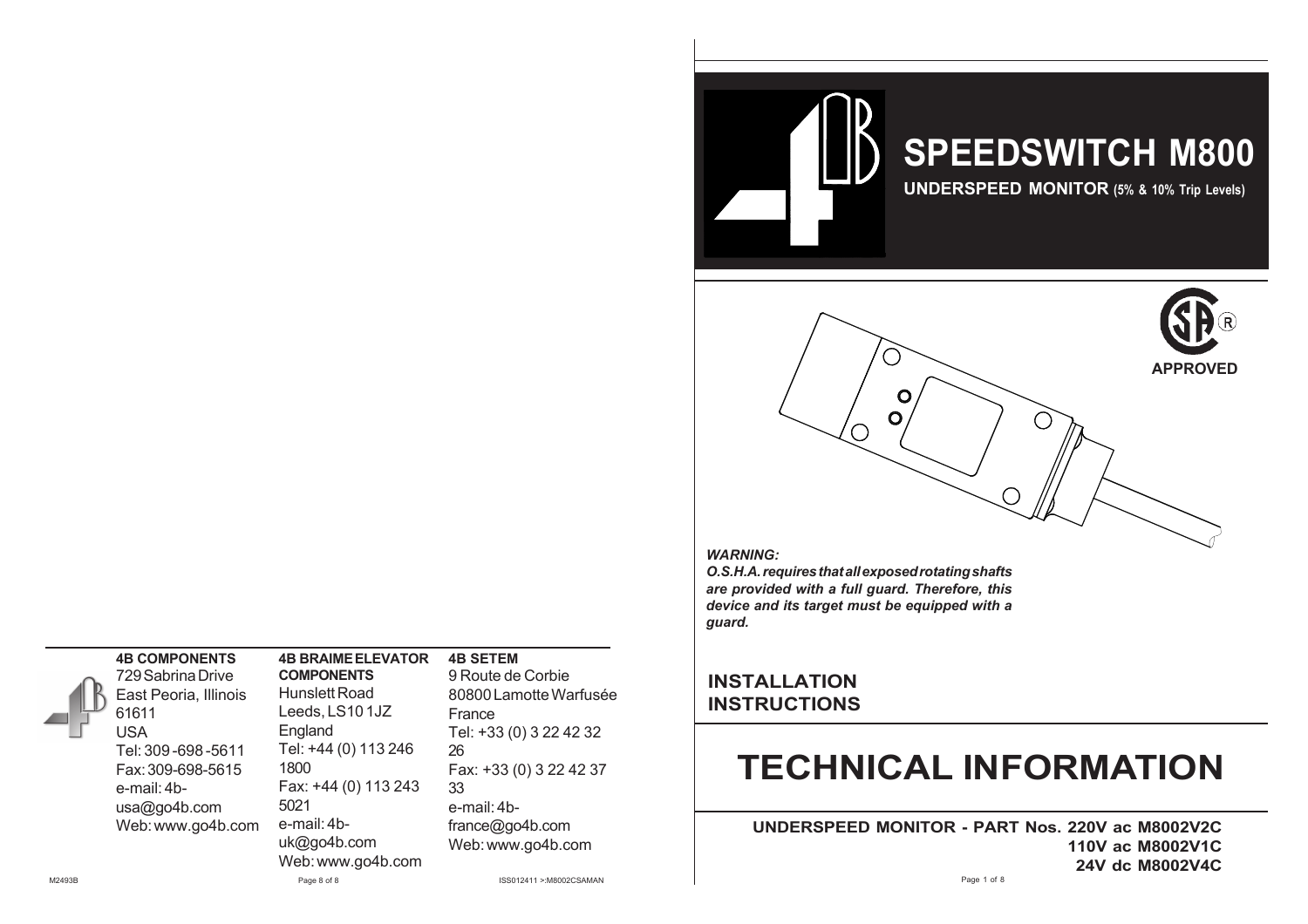1. EXCLUSIVE WRITTEN LIMITED WARRANTY

ALL PRODUCTS SOLD ARE WARRANTED BY THE COMPANY (4B COMPONENTS LIMITED, (4B) BRAIME ELEVATOR COMPONENTS LIMITED, AND (4B) S.E.T.E.M. Sarl) HEREIN AFTER REFERRED TO AS 4B TO THE ORIGINAL PURCHASER AGAINST DEFECTS IN WORKMANSHIP OR MATERIALS UNDER NORMAL USE FOR ONE (1) YEAR AFTER DATE OF PURCHASE FROM 4B. ANY PRODUCT DETERMINED BY 4B AT ITS SOLE DISCRETION TO BE DEFECTIVE IN MATERIAL OR WORKMANSHIP AND RETURNED TO A 4B BRANCH OR AUTHORIZED SERVICE LOCATION, AS 4B DESIGNATES, SHIPPING COSTS PREPAID, WILL BE, AS THE EXCLUSIVE REMEDY, REPAIRED OR REPLACED AT 4B'S OPTION.

2. DISCLAIMER OF IMPLIED WARRANTY

NO WARRANTY OR AFFIRMATION OF FACT, EXPRESSED OR IMPLIED, OTHER THAN AS SET FORTH IN THE EXCLUSIVE WRITTEN LIMITED WARRANTY STATEMENT ABOVE IS MADE OR AUTHORIZED BY 4B. 4B SPECIFICALLY DISCLAIMS ANY LIABILITY FOR PRODUCT DEFECT CLAIMS THAT ARE DUE TO PRODUCT MISUSE, ABUSE OR MISAPPLICATIONS, AS AUTHORIZED BY LAW, 4B SPECIFICALLY DISCLAIMS ALL WARRANTIES THAT THE PRODUCT IS FIT OR MERCHANTABLE FOR A PARTICULAR PURPOSE.

3. NO WARRANTY "BY SAMPLE OR EXAMPLE"

ALTHOUGH 4B HAS USED REASONABLE EFFORTS TO ACCURATELY ILLUSTRATE AND DESCRIBE THE PRODUCTS IN ITS CATALOGS, LITERATURE, AND WEBSITES, SUCH ILLUSTRATIONS AND DESCRIPTIONS ARE FOR THE SOLE PURPOSE OF PRODUCT IDENTIFICATION AND DO NOT EXPRESS OR IMPLY A WARRANTY AFFIRMATION OF FACT, OF ANY KIND OR A WARRANTY OR AFFIRMATION OF FACT THAT THE PRODUCTS WILL CONFORM TO THEIR RESPECTIVE ILLUSTRATIONS OR DESCRIPTIONS. 4B EXPRESSLY DISCLAIMS ANY WARRANTY OR AFFIRMATION OF FACT, EXPRESSED OR IMPLIED, OTHER THAN AS SET FORTH IN THE EXCLUSIVE WRITTEN LIMITED WARRANTY STATEMENT ABOVE, INCLUDING, WITHOUT LIMITATION, THE IMPLIED WARRANTIES OF MERCHANTABILITY AND FITNESS FOR A PARTICULAR PURPOSE.

4. LIMITATION OF DAMAGES

ANY LIABILITY FOR CONSEQUENTIAL, INCIDENTAL, SPECIAL, EXEMPLARY, OR PUNITIVE DAMAGES, OR FOR LOSS OF PROFIT WHETHER DIRECT OR INDIRECT, IS EXPRESSLY DISCLAIMED.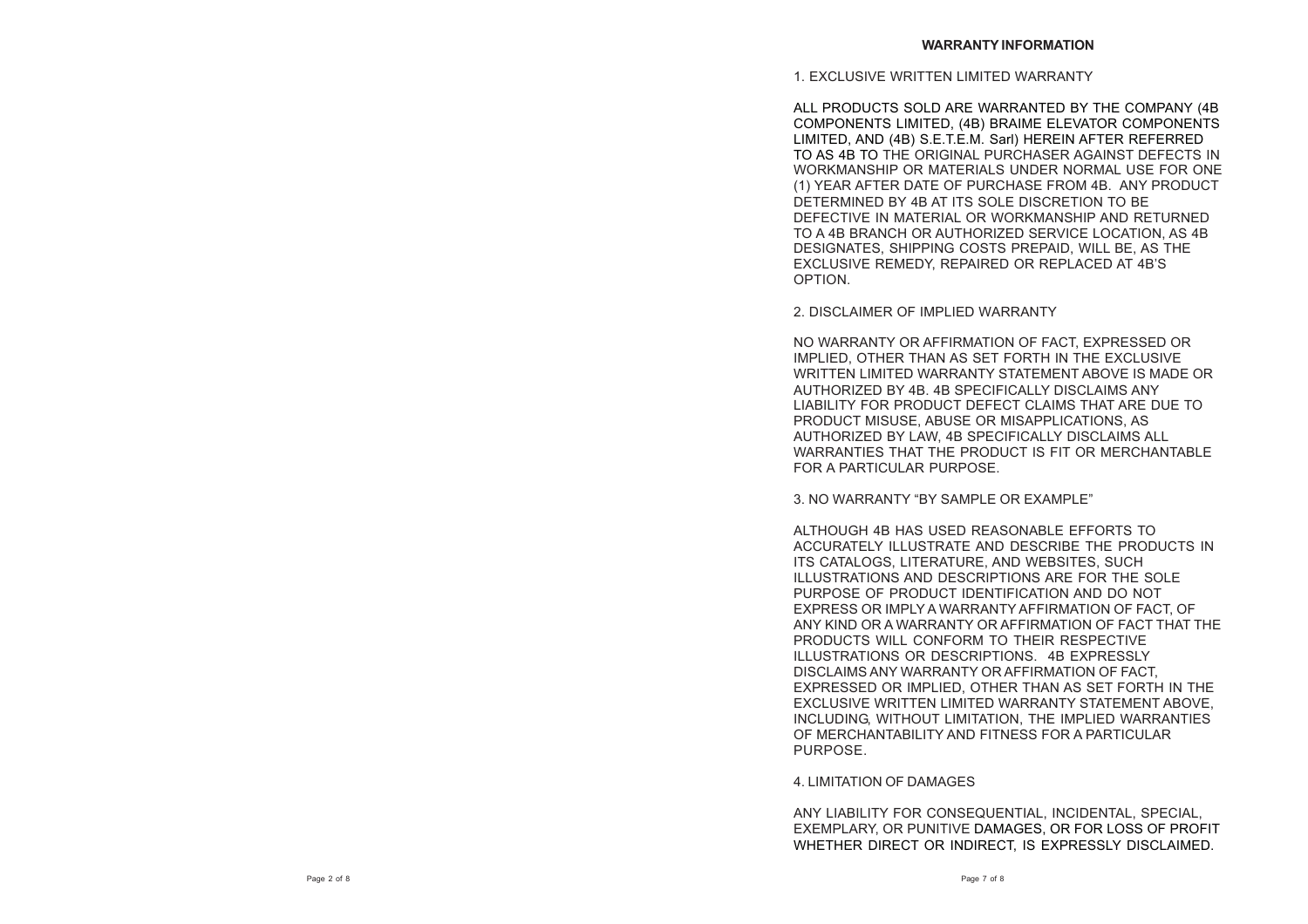### **OUTPUT LED FAULT CODE:**

Orange: Programming not accepted, unit has defaulted back to previous programme settings and requires re-programming.

Red: Follow procedure "Recalibration for a different setting". If the output LED remains red, contact your supplier.

## **BASIC FAULT FINDING**

**1)** Input light does not illuminate.

Check that you have a supply of the correct value across the brown and blue wires. Slide a screwdriver blade across the face of the sensor, the input light should flicker. If not, contact your supplier. If it does, move the front face nearer the target and check target size is as specified under "Installation".

**2)** Input light stays on permanently. Either increase the gap between the target and the shaft, or between the target and the sensor face.

## **ELECTRICAL SPECIFICATION**

| ELEU I RIUAL SPEUIFIUA I IUN                 |                                                                                                 |
|----------------------------------------------|-------------------------------------------------------------------------------------------------|
|                                              | <b>Supply</b> $\frac{1}{100}$ 110V ac or 220V ac 50/60 Hz or 24V ac/dc (specify when ordering). |
|                                              | <b>Fusing</b> ________________ Unit should be wired to a supply rated at 5A maximum.            |
|                                              | Speed Range - 10-3600 PPM. (Pulses Per Minute).                                                 |
|                                              | <b>Operating Range</b> — 9mm max. (ferrous) 6mm max. (non-ferrous)                              |
|                                              | <b>Target</b> — <b>— </b> Ideally ferrous min. 20mm dia. Accessory M500 TG Target Disc          |
|                                              | Available.                                                                                      |
|                                              | <b>Start up Delay</b> - User Selectable 0-30 Seconds                                            |
|                                              | <b>Calibration</b> — Unit is automatically calibrated by the application of a magnet. (Applied  |
|                                              | to CAL point on label when shaft is running at speed).                                          |
| <b>Repeat Accuracy</b> — Better than 2%      |                                                                                                 |
| <b>Enclosure</b> ___________ Moulded PC/ABS. |                                                                                                 |
|                                              | <b>Protection</b> - IP67 dust & water tight.                                                    |
|                                              |                                                                                                 |
|                                              | Set Points both 5% and 10% underspeed.                                                          |
|                                              | <b>Output Relay</b> ——— First Relay Normally Open. Contact Closes at -5% speed. Second          |
|                                              | Relay Normally Closed. Opens at -10% speed. Rated 2.5A 240V AC.                                 |
|                                              | <b>LED Display</b> ———— RED LED indicates input pulses. GREEN LED shows output at nominal       |
|                                              | speed and acts as calibration aid. It may flicker during normal operation.                      |
| Weight $\frac{1}{2}$ 185 grams.              |                                                                                                 |
|                                              | Tacho Output - Opto-isolated output provided, rated at 30V dc 100mA max, fully                  |
|                                              | protected. To feed tachos and other electronic equipment.                                       |

#### **Dear 4B Customer:**

Congratulations on your purchase. 4B appreciates your business and is pleased you have chosen our products to meet your needs.

Please read in its entirety and understand the literature accompanying the product before you place the product into service. Please read the safety precautions carefully before operating the product. With each product you purchase from 4B, there are some basic but important safety considerations you must follow to be sure your purchase is permitted to perform its design function and operate properly and safely, giving you many years of reliable service. Please read and understand the Customer Safety Responsibilities listed below. Failure to follow this safety directive and the Operation Manuals and other material furnished or referenced, may result in serious injury or death. *SAFETY NOTICE TO OUR CUSTOMERS*

- A. In order to maximize efficiency and safety, selecting the right equipment for each operation is vital. The proper installation of the equipment, and regular maintenance and inspection is equally important in continuing the proper operation and safety of the product. The proper installation and maintenance of all our products is the responsibility of the user unless you have asked 4B to perform these tasks.
- B. All installation and wiring must be in accordance with Local and National Electrical Codes and other standards applicable to your industry. (Please see the article "Hazard Monitoring Equipment Selection, Installation and Maintenance" at www.go4b.com.) The installation of the wiring should be undertaken by an experienced and qualified professional electrician. Failure to correctly wire any product and/or machinery can result in the product or machine failing to operate as intended, and can defeat its design function.
- C. Periodic inspection by a qualified person will help assure your 4B product is performing properly. 4B recommends a documented inspection at least annually and more frequently under high use conditions.
- D. Please see the last page of this manual for all warranty information regarding this product.

#### *CUSTOMER SAFETY RESPONSIBILITIES*

#### **1. READ ALL LITERATURE PROVIDED WITH YOUR PRODUCT**

Please read all user, instruction and safety manuals to ensure that you understand your product operation and are able to safely and effectively use this product.

#### **2. YOU BEST UNDERSTAND YOUR NEEDS**

Every customer and operation is unique, and only you best know the specific needs and capabilities of your operation. Please call the 24-hour hotline at 309-698-5611 for assistance with any questions about the performance of products purchased from 4B. 4B is happy to discuss product performance with you at any time.

#### **3. SELECT A QUALIFIED AND COMPETENT INSTALLER**

Correct installation of the product is important for safety and performance. If you have not asked 4B to perform the installation of the unit on your behalf, it is critical for the safety of your operation and those who may perform work on your operation that you select a qualified and competent electrical installer to undertake the installation. The product must be installed properly to perform its designed functions. The installer should be qualified, trained, and competent to perform the installation in accordance with Local and National Electrical Codes, all relevant OSHA Regulations, as well as any of your own standards and preventive maintenance requirements, and other product installation information supplied with the product. You should be prepared to provide the installer with all necessary installation information to assist in the installation.

#### **4. ESTABLISH AND FOLLOW A REGULAR MAINTENANCE AND INSPECTION SCHEDULE FOR YOUR 4B PRODUCTS**

You should develop a proper maintenance and inspection program to confirm that your system is in good working order at all times. You will be in the best position to determine the appropriate frequency for inspection. Many different factors known to the user will assist you in deciding the frequency of inspection. These factors may include but are not limited to weather conditions; construction work at the facility; hours of operation; animal or insect infestation; and the real-world experience of knowing how your employees perform their jobs. The personnel or person you select to install, operate, maintain, inspect or perform any work whatsoever, should be trained and qualified to perform these important functions. Complete and accurate records of the maintenance and inspection process should be created and retained by you at all times.

#### **5. RETAIN AND REFER TO THE OPERATION MANUAL FOR 4B'S SUGGESTED MAINTENANCE AND INSPECTION RECOMMENDATIONS**

As all operations are different, please understand that your specific operation may require additional adjustments in the maintenance and inspection process essential to permit the monitoring device to perform its intended function. Retain the Operation Manual and other important maintenance and service documents provided by 4B and have them readily available for people servicing your 4B equipment. Should you have any questions, please call the 4B location who supplied the product or the 24-hour hotline number in the USA -309-698-5611.

#### **6. SERVICE REQUEST AND ONLINE PRODUCT REGISTRATION**

If you have questions or comments about the operation of your unit or require the unit to be serviced please contact the 4B location who supplied the product or send your request via fax (309-698-5615), email (4b-usa@go4b.com), or call us via our 24-hour hotline number in the USA-309-698-5611. Please have available product part numbers, serial numbers, and approximate date of installation. In order to assist you, after the product has been placed into service, complete the Online Product Registration section which is accessed via our website **www.go4b.com**